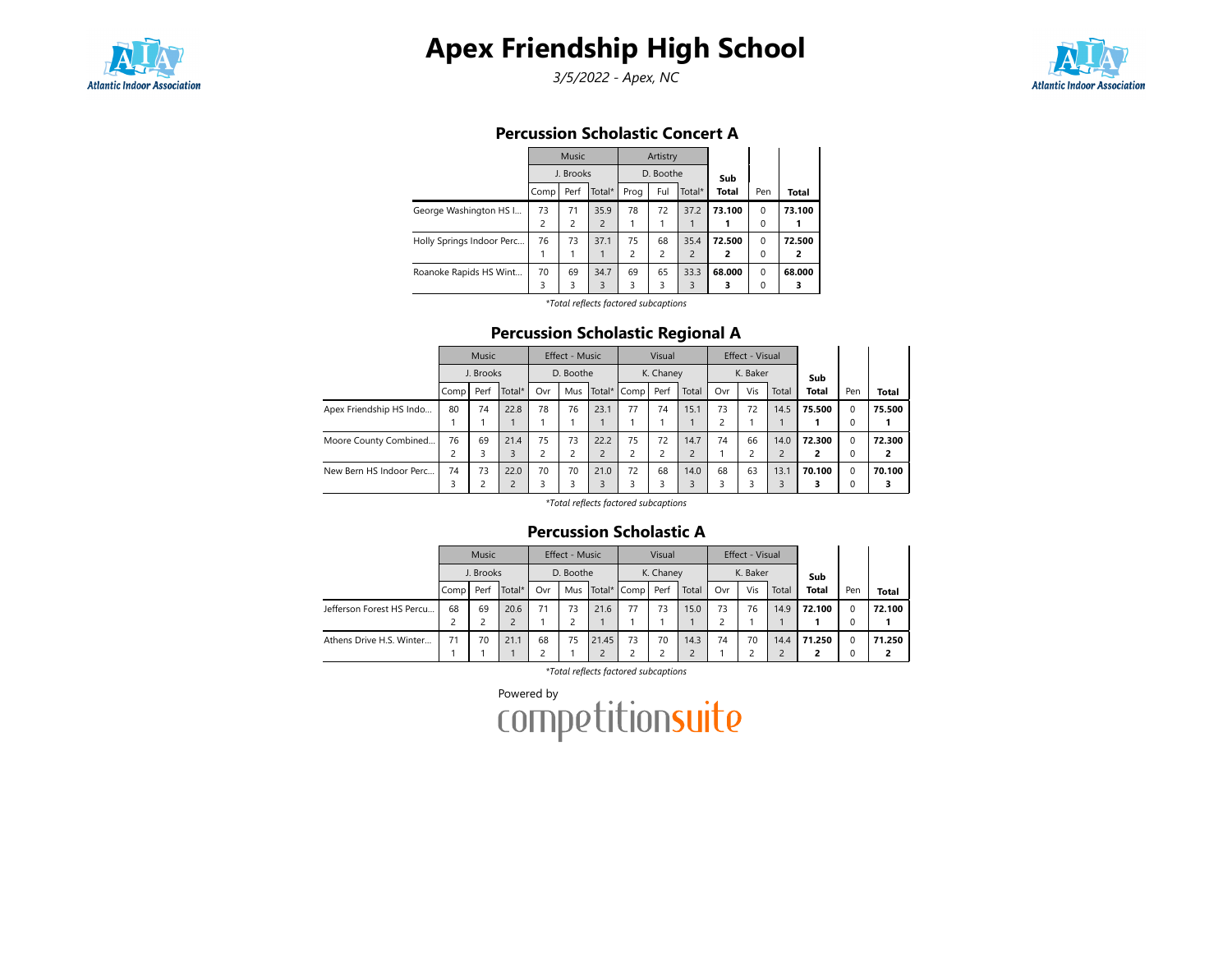

3/5/2022 - Apex, NC



## Colorguard Elementary School

|                         |     |            | Equipment Analysis   Movement Analysis |     |                                |       |    | Design Analysis |       |     |         |       | <b>General Effect</b> |          |       |       |        |     |              |
|-------------------------|-----|------------|----------------------------------------|-----|--------------------------------|-------|----|-----------------|-------|-----|---------|-------|-----------------------|----------|-------|-------|--------|-----|--------------|
|                         |     | J. Derting |                                        |     |                                |       |    | J. Pursifull    |       |     | S. Alia |       |                       | J. Heard |       |       | Sub    |     |              |
|                         | Voc | Exc        | Total*                                 | Voc | J. Moser<br>Exc<br>Total* Comp |       |    | Exc             | Total | Rep | Perf    | Total | Rep                   | Perf     | Total | Total | Total  | Pen | <b>Total</b> |
| Holly Springs Lil Hawks | 80  | 78         | 15.74                                  | 80  | 78                             | 15.74 | 77 | 74              | 14.8  | 78  |         | 15.7  | 78                    | 76       | 15.4  | 30.50 | 76.780 |     | 76.780       |
|                         |     |            |                                        |     |                                |       |    |                 |       |     |         |       |                       |          |       |       |        |     |              |

\*Total reflects factored subcaptions

### Colorguard Middle School

|                          |     |            | Equipment Analysis   Movement Analysis |     |          |             |    | Design Analysis |       |     |         |       | <b>General Effect</b> |          |       |       |              |     |        |
|--------------------------|-----|------------|----------------------------------------|-----|----------|-------------|----|-----------------|-------|-----|---------|-------|-----------------------|----------|-------|-------|--------------|-----|--------|
|                          |     | J. Derting |                                        |     | J. Moser |             |    | J. Pursifull    |       |     | S. Alia |       |                       | J. Heard |       |       | Sub          |     |        |
|                          | Voc | Exc        | Total*                                 | Voc | Exc      | Total* Comp |    | Exc             | Total | Rep | Perf    | Total | Rep                   | Perf     | Total | Total | <b>Total</b> | Pen | Total  |
| Holly Springs Jr Hawks   | 87  | 85         | 17.14                                  | 92  | 88       | 17.88       | 89 | 84              | 17.3  | 84  | 81      | 16.5  | 85                    | 83       | 16.8  | 33.30 | 85.620       | 0   | 85.620 |
|                          |     |            |                                        |     |          |             |    |                 |       |     |         |       |                       |          |       |       |              |     |        |
| Apex Friendship Peak Per | 84  | 77         | 15.89                                  | 89  | 87       | 17.54       | 83 | 76              | 15.9  | 76  | 68      | 14.4  | 76                    | 72       | 14.8  | 29.20 | 78.530       | 0   | 78.530 |
|                          |     |            |                                        |     |          |             |    |                 |       |     |         |       |                       |          |       |       | -            |     | 2      |

\*Total reflects factored subcaptions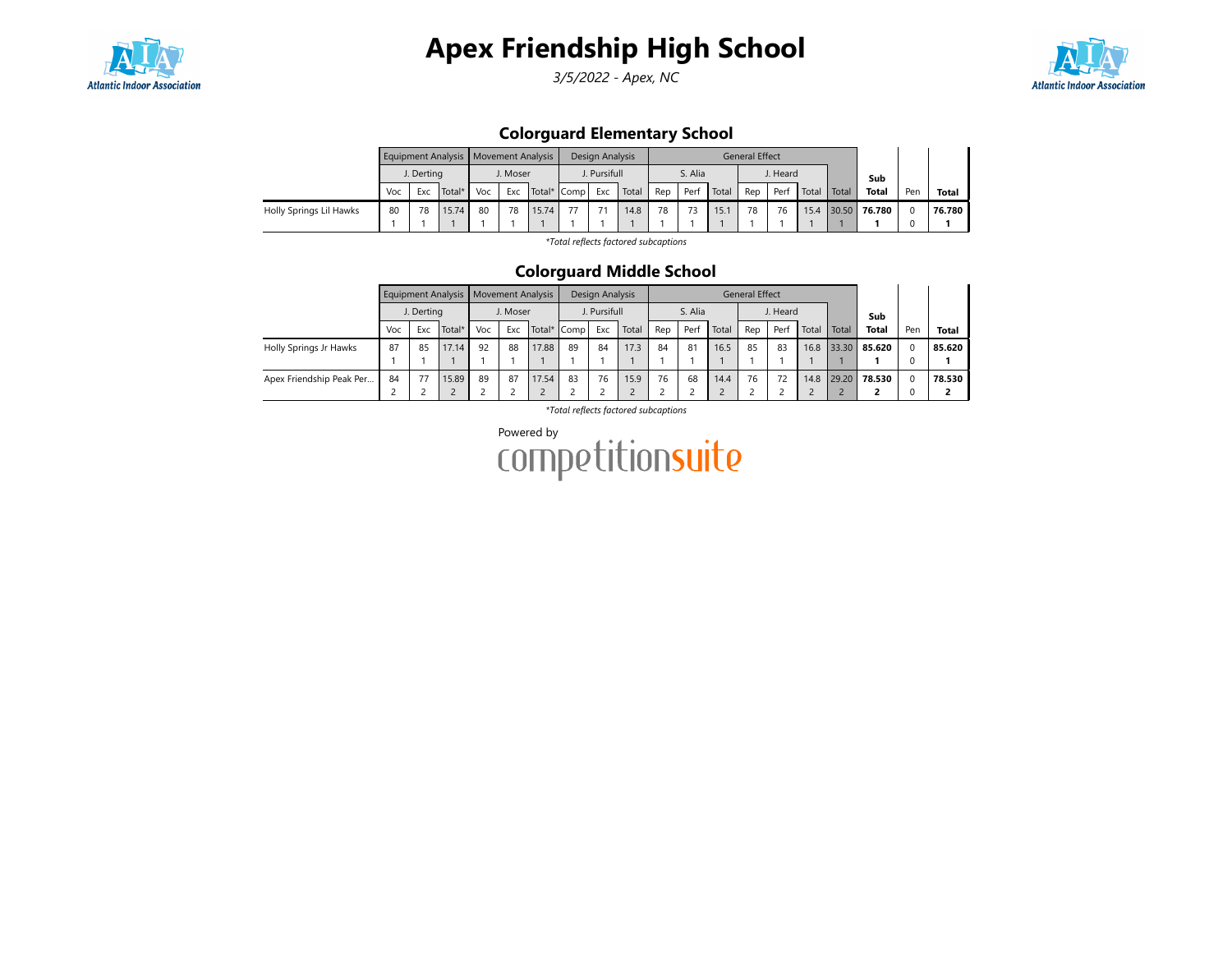

3/5/2022 - Apex, NC



Colorguard Scholastic Regional A2

|                           |                |                | Equipment Analysis |                | <b>Movement Analysis</b> |                |                | Design Analysis |                |                |                |                | <b>General Effect</b> |                |                |                |                |                |        |
|---------------------------|----------------|----------------|--------------------|----------------|--------------------------|----------------|----------------|-----------------|----------------|----------------|----------------|----------------|-----------------------|----------------|----------------|----------------|----------------|----------------|--------|
|                           |                | J. Derting     |                    |                | J. Moser                 |                |                | J. Pursifull    |                |                | S. Alia        |                |                       | J. Heard       |                |                | Sub            |                |        |
|                           | Voc            | Exc            | Total*             | Voc            | Exc                      | Total*         | Comp           | Exc             | Total          | Rep            | Perf           | Total          | Rep                   | Perf           | Total          | Total          | <b>Total</b>   | Pen            | Total  |
| Ronald Reagan HS Winter   | 76             | 80             | 15.72              | 80             | 82                       | 16.26          | 82             | 82              | 16.4           | 82             | 81             | 16.3           | 83                    | 85             | 16.8           | 33.10          | 81.480         | $\Omega$       | 81.480 |
|                           | $\overline{c}$ | 1              | $\mathbf{1}$       | $\mathbf{1}$   | 1                        | $\mathbf 1$    |                | 1               | $\mathbf{1}$   | 1              | $\mathbf{1}$   | $\mathbf{1}$   |                       | 1              | $\mathbf{1}$   |                | 1              | $\overline{c}$ | 1      |
| West Craven High School   | 77             | 73             | 14.88              | 63             | 61                       | 12.34          | 75             | 73              | 14.8           | 75             | 73             | 14.8           | 74                    | 75             | 14.9           | 29.70          | 71.720         | 0.8            | 70.920 |
|                           | 1              | 2              | $\overline{2}$     | 8              | 8                        | 8              | $\overline{2}$ | $\overline{c}$  | $\overline{2}$ | $\overline{c}$ | $\overline{c}$ | $\overline{c}$ | 2                     | 2              | $\overline{2}$ | $\overline{2}$ | 2              |                | 2      |
| Roanoke Rapids HS Wint    | 68             | 72             | 14.12              | 68             | 68                       | 13.6           | 70             | 70              | 14.0           | 66             | 68             | 13.4           | 72                    | 72             | 14.4           | 27.80          | 69.520         | $\Omega$       | 69.520 |
|                           | 5              | 3              | $\overline{3}$     | 3              | $\overline{c}$           | $\overline{2}$ | 4              | 3               | $\overline{3}$ | 8              | 3              | 5              | 3                     | 3              | 3              | $\overline{3}$ | 3              | $\overline{c}$ | 3      |
| Scotland High School Wi   | 65             | 60             | 12.35              | 65             | 63                       | 12.74          | 72             | 64              | 13.6           | 67             | 63             | 13.0           | 69                    | 68             | 13.7           | 26.70          | 65.390         | $\Omega$       | 65.390 |
|                           | $\overline{7}$ | $\overline{7}$ | $\overline{7}$     | 6              | 5                        | 6              | 3              | 4               | $\overline{4}$ | 7              | 8              | 8              | 4                     | 4              | $\overline{4}$ | $\overline{4}$ | 4              | $\overline{c}$ | 4      |
| Randolph County Combi     | 67             | 62             | 12.75              | 66             | 64                       | 12.94          | 69             | 63              | 13.2           | 68             | 64             | 13.2           | 66                    | 64             | 13.0           | 26.20          | 65.090         | $\Omega$       | 65.090 |
|                           | 6              | 6              | 6                  | $\overline{4}$ | 4                        | $\overline{A}$ | 5              | 5               | 5              | 5              | $\overline{7}$ | $\overline{7}$ | 5                     | 5              | 5              | 5              | 5              | 2              | 5      |
| Millbrook High School Wi  | 64             | 59             | 12.15              | 69             | 66                       | 13.41          | 67             | 61              | 12.8           | 65             | 60             | 12.5           | 60                    | 63             | 12.3           | 24.80          | 63.160         | $\Omega$       | 63.160 |
|                           | 8              | 8              | 8                  | $\overline{c}$ | 3                        | $\overline{3}$ | 6              | 6               | 6              | 9              | 10             | 10             | 8                     | 6              | 6              | 9              | 6              | $\overline{2}$ | 6      |
| Wake Forest HS JV Winte   | 63             | 55             | 11.56              | 64             | 62                       | 12.54          | 64             | 58              | 12.2           | 71             | 67             | 13.8           | 62                    | 59             | 12.1           | 25.90          | 62.200         | $\Omega$       | 62.200 |
|                           | 9              | 10             | 10                 | $\overline{7}$ | $\overline{7}$           | $\overline{7}$ | $\overline{7}$ | $\overline{7}$  | $\overline{7}$ | 3              | 4              | 3              | 7                     | 8              | 8              | 6              | $\overline{7}$ | $\overline{c}$ | 7      |
| Green Hope High School    | 70             | 67             | 13.61              | 61             | 59                       | 11.94          | 59             | 53              | 11.2           | 69             | 66             | 13.5           | 58                    | 60             | 11.8           | 25.30          | 62.050         | $\Omega$       | 62.050 |
|                           | 3              | 4              | $\overline{4}$     | 10             | 10                       | 10             | 10             | 11              | 10             | 4              | 5              | $\overline{4}$ | 9                     | $\overline{7}$ | 9              | 8              | 8              | $\overline{c}$ | 8      |
| South Johnston HS Winte   | 61             | 54             | 11.29              | 66             | 63                       | 12.81          | 63             | 55              | 11.8           | 67.5           | 65             | 13.25          | 64                    | 58             | 12.2           | 25.45          | 61.350         | $\Omega$       | 61.350 |
|                           | 11             | 11             | 11                 | 4              | 5                        | 5              | 8              | 9               | 8              | 6              | 6              | 6              | 6                     | 9              | $\overline{7}$ | $\overline{7}$ | 9              | $\overline{c}$ | 9      |
| Dixon Combined Schools    | 69             | 63             | 13.02              | 60             | 58                       | 11.74          | 61             | 56              | 11.7           | 64             | 62             | 12.6           | 57                    | 53             | 11.0           | 23.60          | 60.060         | $\Omega$       | 60.060 |
|                           | 4              | 5              | 5                  | 11             | 11                       | 11             | 9              | 8               | 9              | 10             | 9              | 9              | 10                    | 10             | 10             | 10             | 10             | 2              | 10     |
| Farmville Central Winter  | 62             | 57             | 11.75              | 55             | 52                       | 10.61          | 51             | 54              | 10.5           | 58             | 54             | 11.2           | 54                    | 52             | 10.6           | 21.80          | 54.660         | $\Omega$       | 54.660 |
|                           | 10             | 9              | 9                  | 12             | 12                       | 12             | 12             | 10              | 11             | 12             | 11             | 11             | 11                    | 12             | 11             | 11             | 11             | 2              | 11     |
| Willow Spring Winterguard | 55             | 48             | 10.09              | 62             | 61                       | 12.27          | 53             | 50              | 10.3           | 59             | 52             | 11.1           | 51                    | 53             | 10.4           | 21.50          | 54.160         | $\Omega$       | 54.160 |
|                           | 12             | 12             | 12                 | 9              | 8                        | $\mathsf{Q}$   | 11             | 12              | 12             | 11             | 12             | 12             | 12                    | 10             | 12             | 12             | 12             | $\overline{c}$ | 12     |

\*Total reflects factored subcaptions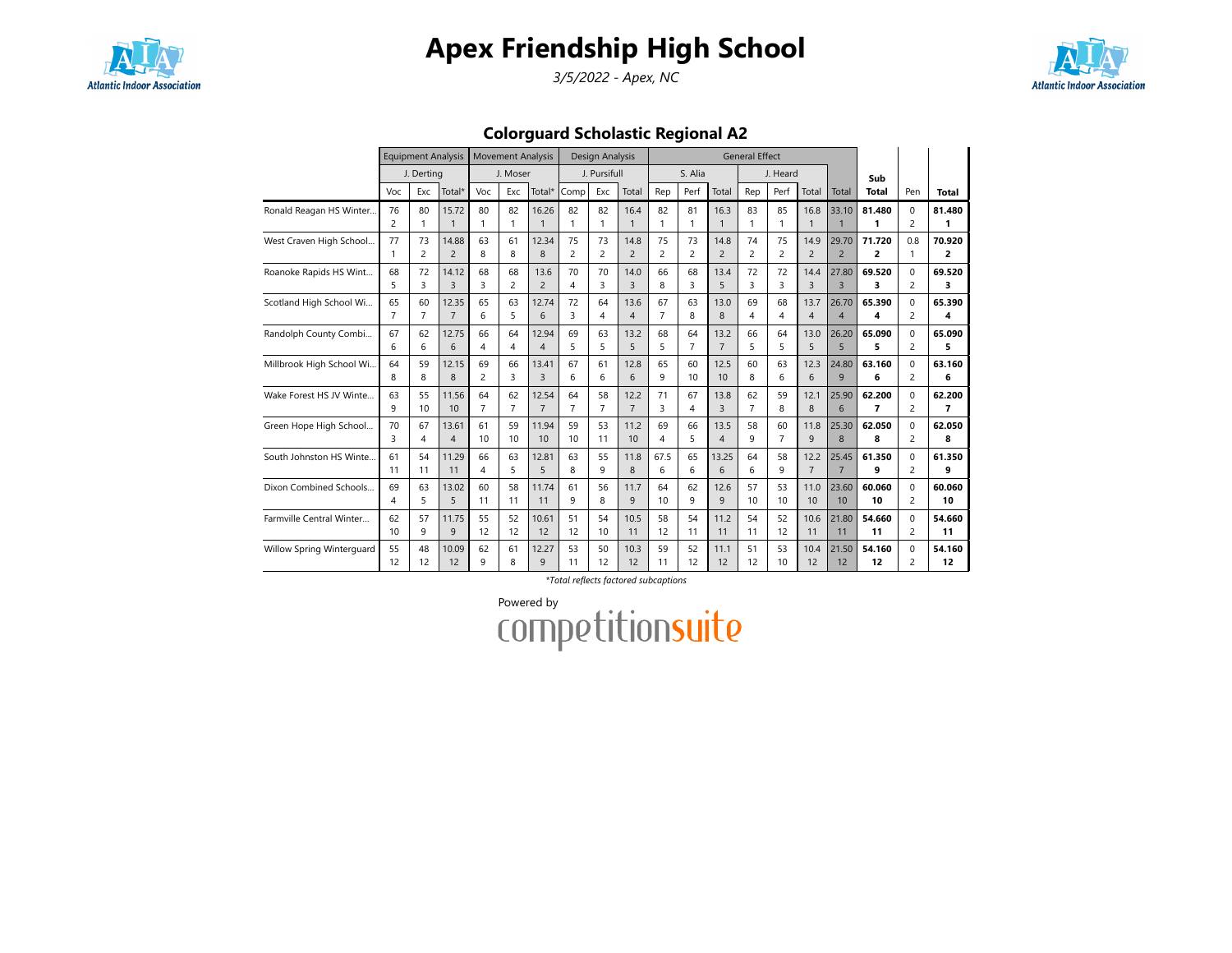

3/5/2022 - Apex, NC



## Colorguard Scholastic Regional A1

|                             |     |            | <b>Equipment Analysis</b> |     |          | <b>Movement Analysis</b> |             | Design Analysis |                |                |         |       | <b>General Effect</b> |                |                |       |              |          |              |
|-----------------------------|-----|------------|---------------------------|-----|----------|--------------------------|-------------|-----------------|----------------|----------------|---------|-------|-----------------------|----------------|----------------|-------|--------------|----------|--------------|
|                             |     | J. Dertina |                           |     | J. Moser |                          |             | J. Pursifull    |                |                | S. Alia |       |                       | J. Heard       |                |       | Sub          |          |              |
|                             | Voc | Exc        | Total*                    | Voc | Exc      |                          | Total* Comp | Exc             | Total          | Rep            | Perf    | Total | Rep                   | Perf           | Total          | Total | <b>Total</b> | Pen      | <b>Total</b> |
| Athens Drive HS Winterg     | 88  | 84         | 17.08                     | 90  | 86       | 17.48                    | 88          | 78              | 16.6           | 85             | 80      | 16.5  | 87                    | 80             | 16.7           | 33.20 | 84.360       | $\Omega$ | 84.360       |
|                             |     |            |                           |     |          |                          |             | $\overline{c}$  |                |                |         |       |                       |                |                |       |              | 0        |              |
| Apex Friendship Blue        | 81  | 81         | 16.2                      | 81  | 80       | 16.07                    | 78          | 83              | 16.1           | 80             | 82      | 16.2  | 78                    | 78             | 15.6           | 31.80 | 80.170       | $\Omega$ | 80.170       |
|                             |     |            | $\overline{2}$            |     |          |                          | 3           |                 | $\mathbf{D}$   | 2              |         |       | 3                     | $\overline{ }$ |                |       |              | 0        |              |
| <b>Holly Springs Purple</b> | 76  | 75         | 15.07                     | 76  | 73       | 14.81                    | 79          | 75              | 15.4           | 77             | 72      | 14.9  | 80                    | 77             | 15.7           | 30.60 | 75.880       | $\Omega$ | 75.880       |
|                             | 3   |            | 3                         |     |          |                          |             | 3               |                | 3              |         |       | ∍                     | 3              | $\overline{2}$ |       |              | 0        |              |
| East Wake High School W     | 67  | 69         | 13.66                     | 70  | 69       | 13.87                    | 69          | 71              | 14.0           | 66             | 64.5    | 13.05 | 68                    | 70             | 13.8           | 26.85 | 68.380       | $\Omega$ | 68.380       |
|                             | 4   | 4          | $\overline{4}$            | 4   | 4        | 4                        | 4           | 4               | $\overline{4}$ | $\overline{4}$ | 4       | 4     | 4                     | 4              | 4              | 4     | 4            | O        | 4            |

\*Total reflects factored subcaptions

### Colorguard Independent Regional A

|                        |     |            | Equipment Analysis   Movement Analysis |     |                                |       |    | Design Analysis |       |     |         |       | <b>General Effect</b> |          |       |       |              |          |        |
|------------------------|-----|------------|----------------------------------------|-----|--------------------------------|-------|----|-----------------|-------|-----|---------|-------|-----------------------|----------|-------|-------|--------------|----------|--------|
|                        |     | J. Derting |                                        |     | J. Moser<br>Exc<br>Total* Comp |       |    | J. Pursifull    |       |     | S. Alia |       |                       | J. Heard |       |       | Sub          |          |        |
|                        | Voc | Exc        | Total*                                 | Voc |                                |       |    | Exc             | Total | Rep | Perf    | Total | Rep                   | Perf     | Total | Total | <b>Total</b> | Pen      | Total  |
| Campbell University    | 87  | 85         | 17.14                                  | 81  | 78                             | 15.81 | 80 | 75              | 15.5  | 81  | 79      | 16.0  | 75                    | 74       | 14.9  | 30.90 | 79.350       | $\Omega$ | 79.350 |
|                        |     |            |                                        |     |                                |       |    |                 |       |     |         |       |                       |          |       |       |              |          |        |
| Cumberland Independent | 76  |            | 14.55                                  | 82  | 84                             | 16.66 | 77 | 70              | 14.7  | 72  | 68.5    | 14.05 | 72                    | 70       | 14.2  | 28.25 | 74.160       | $\Omega$ | 74.160 |
|                        |     |            |                                        |     |                                |       |    |                 |       |     |         |       |                       |          |       |       |              |          |        |

\*Total reflects factored subcaptions

### Colorguard Scholastic A3

|                          |     |            | Equipment Analysis   Movement Analysis |     |          |             |    | Design Analysis |       |     |         |       | General Effect |          |       |       |              |     |              |
|--------------------------|-----|------------|----------------------------------------|-----|----------|-------------|----|-----------------|-------|-----|---------|-------|----------------|----------|-------|-------|--------------|-----|--------------|
|                          |     | J. Derting |                                        |     | J. Moser |             |    | J. Pursifull    |       |     | S. Alia |       |                | J. Heard |       |       | Sub          |     |              |
|                          | Voc | Exc        | Total*                                 | Voc | Exc      | Total* Comp |    | Exc             | Total | Rep | Perf    | Total | Rep            | Perf     | Total | Total | <b>Total</b> | Pen | <b>Total</b> |
| Wake Forest HS Varsity W | 68  | 61         | 12.69                                  | 72  | 70       | 14.14       | 73 | 67              | 14.0  | 71  | 66      | 13.7  | 70             | 66       | 13.6  | 27.30 | 68.130       |     | 68.130       |
|                          |     |            |                                        |     |          |             |    |                 |       | 2   |         |       |                |          |       |       |              |     |              |
| Franklin County High Sch | 69  | 59         | 12.5                                   | 73  | 71       | 14.34       | 70 | 58              | 12.8  | 74  | 65      | 13.9  | 72             | 62       | 13.4  | 27.30 | 66.940       |     | 66.940       |
|                          |     |            |                                        |     |          |             |    |                 |       |     |         |       |                |          |       |       |              |     |              |
| Enloe HS Winterguard     | 60  | 55         | 11.35                                  | 65  | 64       | 12.87       | 57 | 50              | 10.7  | 53  | 51      | 10.4  | 58             | 52       | 11.0  | 21.40 | 56.320       | 1.2 | 55.120       |
|                          |     |            |                                        |     |          |             |    |                 |       |     |         |       |                |          |       |       |              |     |              |

\*Total reflects factored subcaptions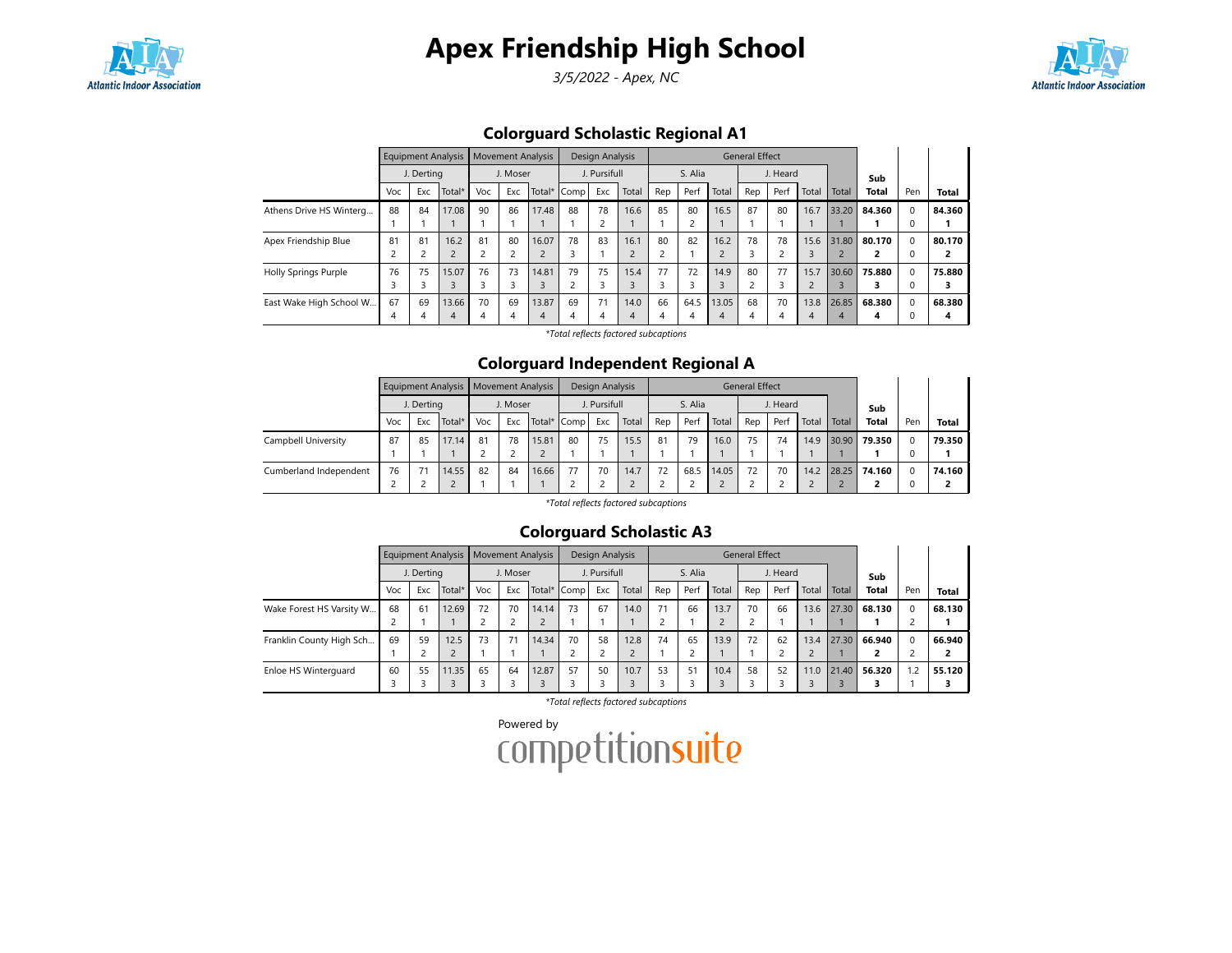

3/5/2022 - Apex, NC



## Colorguard Scholastic A2

|                            |     |            | <b>Equipment Analysis</b> |                         |          | <b>Movement Analysis</b> |      | <b>Design Analysis</b> |                |                |         |       | <b>General Effect</b> |          |                |                |              |          |        |
|----------------------------|-----|------------|---------------------------|-------------------------|----------|--------------------------|------|------------------------|----------------|----------------|---------|-------|-----------------------|----------|----------------|----------------|--------------|----------|--------|
|                            |     | J. Dertina |                           |                         | J. Moser |                          |      | J. Pursifull           |                |                | S. Alia |       |                       | J. Heard |                |                | Sub          |          |        |
|                            | Voc | Exc        | Total*                    | Voc                     | Exc      | Total*                   | Comp | Exc                    | Total          | Rep            | Perf    | Total | Rep                   | Perf     | Total          | Total          | <b>Total</b> | Pen      | Total  |
| <b>Holly Springs Gold</b>  | 84  | 82         | 16.54                     | 82                      | 80       | 16.14                    | 84   | 84                     | 16.8           | 83             | 81      | 16.4  | 84                    | 84       | 16.8           | 33.20          | 82.680       | O        | 82.680 |
|                            |     |            |                           |                         |          |                          |      |                        |                |                |         |       |                       |          |                |                |              |          |        |
| Havelock HS "Panache"      | 77  | 74         | 15.01                     | 77                      | 76       | 15.27                    | 76   | 78                     | 15.4           | 77             | 74      | 15.1  | 79                    | 80       | 15.9           | 31.00          | 76.680       | $\Omega$ | 76.680 |
|                            | 3   |            | 3                         | 4                       |          |                          | 3    | 2                      | $\overline{2}$ | 3              |         | 4     | $\overline{c}$        |          | $\overline{2}$ | $\overline{c}$ |              |          |        |
| Carteret Collective Winter | 78  | 78         | 15.6                      | 78                      | 78       | 15.6                     | 74   | 72                     | 14.6           | 75             | 77      | 15.2  | 77                    | 77       | 15.4           | 30.60          | 76.400       |          | 76.400 |
|                            |     |            | $\overline{2}$            | 3                       | 3        |                          | 4    |                        | 5              | 4              |         | 3     |                       | 4        | 3              |                |              |          |        |
| Panther Creek Varsity Win  | 70  | 72         | 14.26                     | 81                      | 79       | 15.94                    | 77   | 75                     | 15.2           | 79             | 76      | 15.5  | 73                    | 78       | 15.1           | 30.60          | 76.000       |          | 76.000 |
|                            | ב   |            | 5                         | $\overline{\mathbf{c}}$ |          | $\overline{2}$           |      | 4                      | 3              | $\overline{c}$ | 3       |       |                       | 3        | 4              |                | 4            |          | 4      |
| Apex Friendship Red        | 72  | 76         | 14.92                     | 76                      | 77       | 15.33                    | 72   | 76                     | 14.8           | 74             | 75      | 14.9  | 74                    | 70       | 14.4           | 29.30          | 74.350       |          | 74.350 |
|                            | 4   |            | 4                         |                         | 4        |                          |      |                        | 4              | 5              | 4       |       | 4                     |          |                |                |              |          |        |

\*Total reflects factored subcaptions

### Colorguard Scholastic A1

|                         |     |            | Equipment Analysis   Movement Analysis |     |          |       |             | Design Analysis |       |     |         |       | <b>General Effect</b> |          |       |       |              |          |        |
|-------------------------|-----|------------|----------------------------------------|-----|----------|-------|-------------|-----------------|-------|-----|---------|-------|-----------------------|----------|-------|-------|--------------|----------|--------|
|                         |     | J. Derting |                                        |     | J. Moser |       |             | J. Pursifull    |       |     | S. Alia |       |                       | J. Heard |       |       | Sub          |          |        |
|                         | Voc | Exc        | Total*                                 | Voc | Exc      |       | Total* Comp | Exc             | Total | Rep | Perf    | Total | Rep                   | Perf     | Total | Total | Total        | Pen      | Total  |
| Green Hope Varsity Wint | 70  | 67         | 13.61                                  | 76  | 73       | 14.81 | 78          | 80              | 15.8  | 78  | 78      | 15.6  | 76                    | 73       | 14.9  | 30.50 | 74.720       | $\Omega$ | 74.720 |
|                         |     |            |                                        |     |          |       |             |                 |       |     |         |       |                       |          |       |       |              |          |        |
| Middle Creek HS Varsity | 78  | 74         | 15.08                                  | 80  | 77       | 15.61 | 73          | 73              | 14.6  | 75  | 70      | 14.5  | 75                    |          | 14.6  |       | 29.10 74.390 | $\Omega$ | 74.390 |
|                         |     |            |                                        |     |          |       |             |                 |       |     |         |       |                       |          |       |       |              |          |        |

\*Total reflects factored subcaptions

## Colorguard Independent A

|                         |     |            | Equipment Analysis   Movement Analysis |     |          |             |    | Design Analysis |       |     |         |       | <b>General Effect</b> |          |       |       |              |     |              |
|-------------------------|-----|------------|----------------------------------------|-----|----------|-------------|----|-----------------|-------|-----|---------|-------|-----------------------|----------|-------|-------|--------------|-----|--------------|
|                         |     | J. Derting |                                        |     | J. Moser |             |    | J. Pursifull    |       |     | S. Alia |       |                       | J. Heard |       |       | Sub          |     |              |
|                         | Voc | Exc        | Total*                                 | Voc | Exc      | Total* Comp |    | Exc             | Total | Rep | Perf    | Total | Rep                   | Perf     | Total | Total | <b>Total</b> | Pen | <b>Total</b> |
| Awaken Independent      | 73  | 67         | 13.82                                  | 77  | 76       | 15.27       | 77 | 76              | 15.3  | 75  | 70      | 14.5  | 73                    | 71       | 14.4  | 28.90 | 73.290       |     | 73.290       |
|                         |     |            |                                        |     |          |             |    |                 |       |     |         |       |                       |          |       |       |              |     |              |
| Centre City Independent | 75  | 71         | 14.48                                  | 76  | 75       | 15.07       | 71 | 69              | 14.0  | 73  | 71      | 14.4  | 70                    | 72       | 14.2  | 28.60 | 72.150       |     | 72.150       |
|                         |     |            |                                        |     |          |             |    |                 |       |     |         |       |                       |          |       |       |              |     |              |
| Oak City Independent    | 70  | 66         | 13.48                                  | 80  | 78       | 15.74       | 78 | 73              | 15.1  | 72  | 69      | 14.1  | 68                    | 66       | 13.4  |       | 27.50 71.820 |     | 71.820       |
|                         |     |            |                                        |     |          |             |    |                 |       |     |         |       |                       |          |       |       |              |     |              |

\*Total reflects factored subcaptions